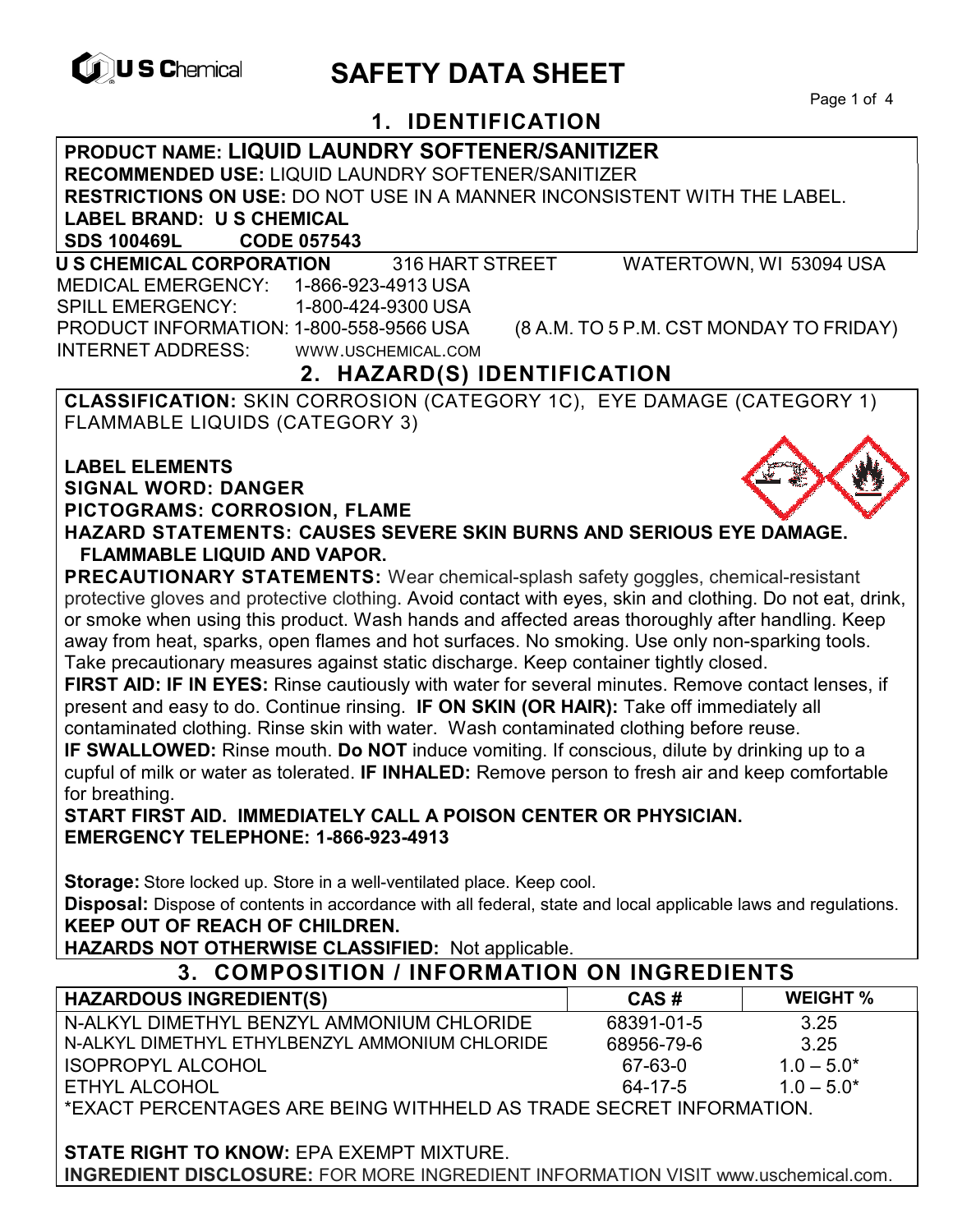### **4. FIRST-AID MEASURES** Page 2 of 4

**IF IN EYES:** RINSE CAUTIOUSLY WITH WATER FOR SEVERAL MINUTES. REMOVE CONTACT LENSES, IF PRESENT AND EASY TO DO. CONTINUE RINSING FOR AT LEAST 15 MINUTES. **IF ON SKIN (OR HAIR):** TAKE OFF IMMEDIATELY ALL CONTAMINATED CLOTHING. RINSE SKIN WITH WATER FOR AT LEAST 15 MINUTES. WASH CONTAMINATED CLOTHING BEFORE REUSE. **IF SWALLOWED:** RINSE MOUTH. **DO NOT** INDUCE VOMITING. IF CONSCIOUS, DILUTE BY DRINKING UP TO A CUPFUL OF MILK OR WATER AS TOLERATED. **IF INHALED:** REMOVE PERSON TO FRESH AIR AND KEEP COMFORTABLE FOR BREATHING. **START FIRST AID. IMMEDIATELY CALL A POISON CENTER OR PHYSICIAN. EMERGENCY TELEPHONE: 1-866-923-4913**

**MOST IMPORTANT SYMPTOMS / EFFECTS:** CAUSES SEVERE SKIN BURNS AND SERIOUS EYE DAMAGE. MAY CAUSE BLINDNESS WITHOUT IMMEDIATE FIRST AID. CAUSES BURNS AND SERIOUS DAMAGE TO MOUTH, THROAT AND STOMACH. CORROSIVE TO ALL BODY TISSUES.

**MEDICAL CONDITIONS AGGRAVATED:** NONE KNOWN.

**NOTE TO PHYSICIAN:** CALL 1-866-923-4913 FOR EXPOSURE MANAGEMENT ASSISTANCE. PROBABLE MUCOSAL DAMAGE MAY CONTRAINDICATE THE USE OF GASTRIC LAVAGE.

## **5. FIRE-FIGHTING MEASURES**

**CHEMICAL HAZARDS:** CORROSIVE. FLAMMABLE. DOES NOT SUSTAIN COMBUSTION. **COMBUSTION PRODUCT HAZARDS:** OXIDES OF CARBON AND OTHER FUMES. **METHODS:** SELECT EXTINGUISHER AND METHODS BASED ON FIRE SIZE AND TYPE. **EQUIPMENT:** WEAR SCBA AND FULL PROTECTIVE GEAR AS CONDITIONS WARRANT. **NFPA RATING:** HEALTH-3/FLAMMABILITY-1/ INSTABILITY-0/SPECIAL HAZARD-N.AP. **SUITABLE EXTINGUISHERS:** WATER, DRY CHEMICAL, CO2 OR FOAM SUITABLE FOR FIRE. **UNSUITABLE EXTINGUISHERS:** NO RESTRICTIONS BASED ON CHEMICAL HAZARDS.

### **6. ACCIDENTAL RELEASE MEASURES**

**PERSONAL PRECAUTIONS:** ELIMINATE ALL IGNITION SOURCES. EVACUATE UNPROTECTED PERSONNEL FROM AREA. WEAR PERSONAL PROTECTION. SEE SECTION 8. VENTILATE AREA IF NEEDED. BE CAREFUL NOT TO SLIP. WASH THOROUGHLY AFTER CLEAN-UP.

**ENVIRONMENTAL PRECAUTIONS:** ELIMINATE ALL IGNITION SOURCES. PREVENT SPILL FROM ENTERING DRAIN, STORM SEWER OR SURFACE WATERWAY. PREVENT WATER AND SOIL CONTAMINATION.

**CLEAN-UP METHODS:** SMALL SPILLS MAY BE WIPED UP AND RINSED WITH WATER. FOR LARGER SPILLS, DIKE TO CONTAIN. PUMP TO LABELED CONTAINER OR ABSORB SPILLAGE AND SCOOP UP WITH INERT ABSORBENT MATERIAL. AFTER SPILL COLLECTION, RINSE AREA WITH WATER AND FOLLOW WITH NORMAL CLEAN-UP PROCEDURES.

#### **7. HANDLING AND STORAGE**

**HANDLING:** FOLLOW ALL LABEL DIRECTIONS. INSTRUCT PERSONNEL ABOUT PROPER USE, HAZARDS, PRECAUTIONS, AND FIRST AID MEASURES. AVOID INHALATION, INGESTION, AND CONTACT WITH SKIN, EYES AND CLOTHING. DO NOT TASTE OR SWALLOW. REMOVE AND WASH CONTAMINATED CLOTHING AND FOOTWEAR BEFORE REUSE. PRODUCT RESIDUE MAY REMAIN IN EMPTY CONTAINERS. HANDLE CAREFULLY TO AVOID DAMAGING CONTAINER. **STORAGE:** STORE LOCKED UP. STORE IN A WELL-VENTILATED PLACE. KEEP COOL. KEEP AWAY FROM HEAT, SPARK AND FLAME. STORE AT AMBIENT TEMPERATURES IN A DRY AREA OUT OF DIRECT SUNLIGHT. PROTECT FROM FREEZING. ROTATE STOCK REGULARLY. KEEP AWAY FROM FOOD AND DRINK. KEEP OUT OF REACH OF CHILDREN.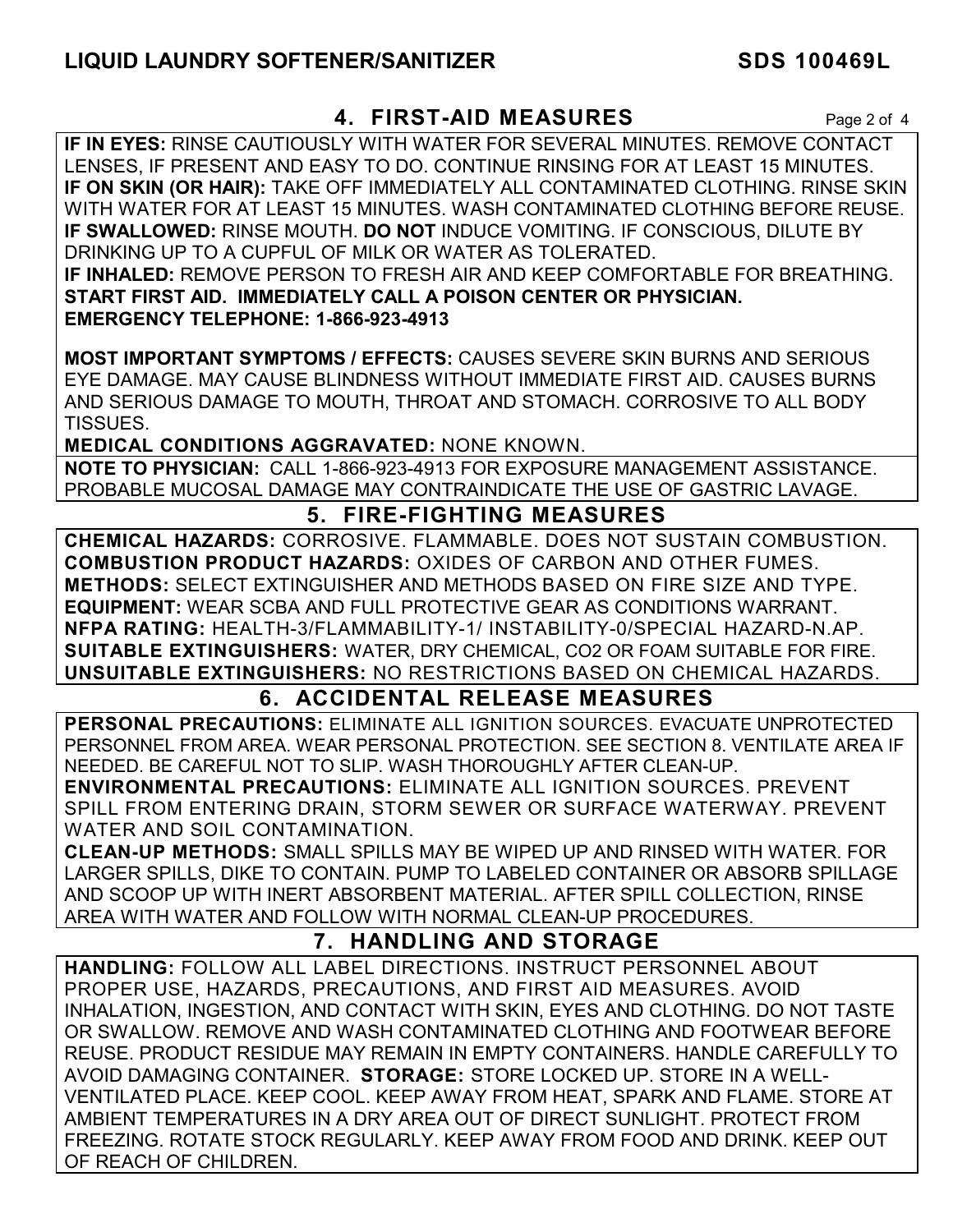# **LIQUID LAUNDRY SOFTENER/SANITIZER SDS 100469L**

#### **8. EXPOSURE CONTROLS / PERSONAL PROTECTION** Page 3 of 4

**EXPOSURE LIMITS:** N-ALKYL DIMETHYL BENZYL AMMONIUM CHLORIDE = NONE N-ALKYL DIMETHYL ETHYLBENZYL AMMONIUM CHLORIDE = NONE ISOPROPYL ALCOHOL = 200 PPM TWA, 400 PPM STEL (ACGIH), 400 PPM TWA (OSHA) ETHYL ALCOHOL = 1000 PPM TWA (ACGIH/OSHA)

**ENGINEERING CONTROLS:** GENERAL ROOM VENTILATION IS ADEQUATE.

#### **PERSONAL PROTECTION**

**EYES:** CHEMICAL-SPLASH SAFETY GOGGLES.

**HANDS:** CHEMICAL-RESISTANT PROTECTIVE GLOVES (RUBBER OR NEOPRENE). **RESPIRATORY:** PROTECTIVE EQUIPMENT NOT REQUIRED WITH NORMAL USE. NIOSH/MSHA CERTIFIED RESPIRATOR IF EXPOSURE LIMITS ARE EXCEEDED. **BODY/FEET:** PROTECTIVE CLOTHING.

**HYGIENE MEASURES:** HANDLE IN ACCORDANCE WITH GOOD INDUSTRIAL HYGIENE AND SAFETY PRACTICE. TAKE OFF IMMEDIATELY ALL CONTAMINATED CLOTHING AND WASH IT BEFORE REUSE. WASH HANDS AND AFFECTED AREAS THOROUGHLY AFTER HANDLING. PROVIDE SUITABLE FACILITIES FOR QUICK DRENCHING OR FLUSHING OF THE EYES AND BODY IN CASE OF CONTACT OR SPLASH HAZARD.

### **9. PHYSICAL AND CHEMICAL PROPERTIES**

| <b>APPEARANCE: OFF-WHITE LIQUID</b>    | <b>AUTO-IGNITION TEMPERATURE: N.AV.</b>    |  |
|----------------------------------------|--------------------------------------------|--|
| <b>ODOR: GERMICIDAL</b>                | DECOMPOSITION TEMPERATURE: N.AV.           |  |
| pH CONCENTRATE: 4.0                    | <b>EXPLOSIVE LIMITS (LEL/UEL): NONE</b>    |  |
| pH READY-TO-USE: N.AP.                 | <b>EVAPORATION RATE: N.AV.</b>             |  |
| pH @ USE DILUTION: 4.3                 | FLAMMABILITY (SOLID, GAS): N.AP.           |  |
| <b>PHYSICAL STATE: LIQUID</b>          | FLASH POINT: 54.4°C, 130°F, PMCC           |  |
| <b>RELATIVE DENSITY (WATER): 0.990</b> | INITIAL BOILING POINT/RANGE: N.AV.         |  |
| <b>SOLUBILITY (WATER): COMPLETE</b>    | <b>MELTING POINT/FREEZING POINT: N.AV.</b> |  |
| VAPOR PRESSURE: N.AV.                  | <b>ODOR THRESHOLD: N.AV.</b>               |  |
| <b>VAPOR DENSITY: N. AV.</b>           | PARTITION COEFF. (N-OCTANOL/WATER): N.AV   |  |
| <b>VISCOSITY: SLIGHTLY VISCOUS</b>     | <b>OTHER: N.AV.</b>                        |  |
|                                        |                                            |  |

#### **10. STABILITY AND REACTIVITY**

**REACTIVITY:** MIXING WITH INCOMPATIBLES CAN RELEASE HEAT + HAZARDOUS GASES. **CHEMICAL STABILITY:** STABLE.

**POSSIBILITY OF HAZARDOUS REACTIONS:** SEE REACTIVITY. WILL NOT POLYMERIZE. **CONDITIONS TO AVOID:** AVOID HEAT, SPARKS, OPEN FLAMES AND HOT SURFACES. **MATERIALS TO AVOID:** BLEACH, METAL AND OTHER CLEANERS. MIX ONLY WITH WATER. **HAZARDOUS DECOMPOSITION PRODUCTS:** NONE UNDER NORMAL CONDITIONS.

### **11. TOXICOLOGICAL INFORMATION**

**ROUTES OF EXPOSURE:** EYES, SKIN, INGESTION, INHALATION. **INFORMATION ON ROUTES OF EXPOSURE:** LC50/LD50 DATA NOT AVAILABLE ON MIXTURE. **ACUTE EFFECTS /SYMPTOMS**: CORROSIVE TO ALL BODY TISSUES.

 **EYES:** CAUSES SERIOUS EYE DAMAGE. MAY CAUSE PAIN, REDNESS AND WATERING.  **SKIN:** CAUSES SEVERE SKIN BURNS. MAY CAUSE DELAYED PAIN, REDNESS AND BLISTERING. **INGESTION:** CAUSES BURNS AND SERIOUS DAMAGE TO MOUTH, THROAT AND STOMACH. **INHALATION:** MAY CAUSE IRRITATION TO NOSE, THROAT, AND RESPIRATORY SYSTEM. MAY

CAUSE COUGHING AND DIFFICULTY BREATHING.

**CHRONIC / OTHER EFFECTS:** NO REPORTABLE GERM CELL MUTAGENS, SKIN SENSITIZERS, RESPIRATORY SENSITIZERS, REPRODUCTIVE TOXINS OR ASPIRATION HAZARDS. **SPECIFIC TARGET ORGANS (SINGLE/REPEATED):** NONE KNOWN.

**NUMERICAL MEASURES OF TOXICITY:** ACUTE ORAL LD50 (RAT) = ABOVE 5000 MG / KG **CARCINOGENS:** NO REPORTABLE ACGIH, IARC, NTP, OR OSHA CARCINOGENS.